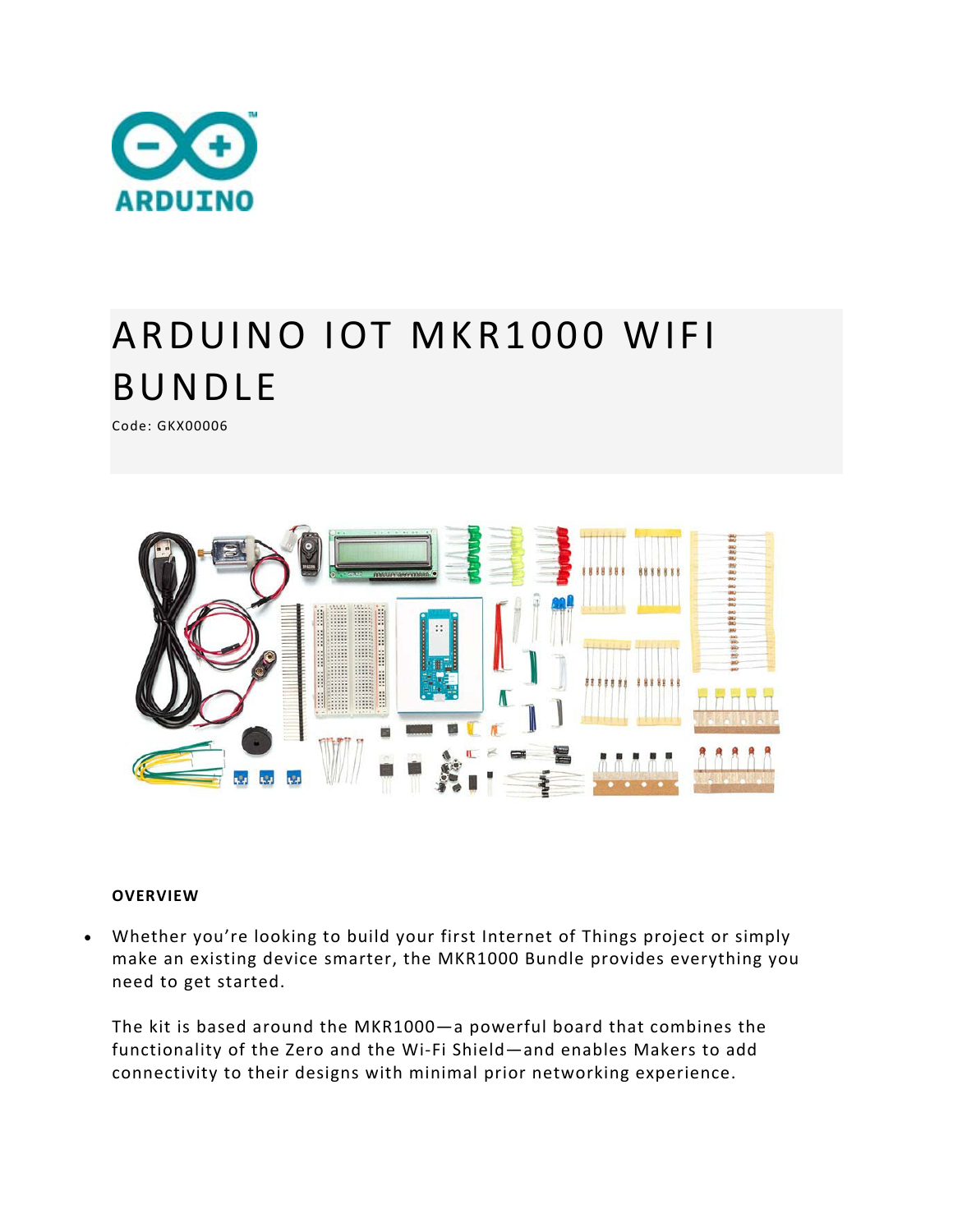Each bundle includes:

- 1 Arduino MKR1000 board, with header soldered.
- 1 micro USB cable,
- 1400-point breadboard,
- 70 solid‐core jumper wires,
- 1 9V battery snap,
- 1 stranded jumper wire
- 1 stranded jumper wire,
- 6 phototransistors,
- 3 potentiometers (10 kilohm),
- 10 pushbuttons,
- 1 temperature sensor (TMP36),
- 1 tilt sensor,
- 1 alphanumeric LCD (16 x 2 characters),
- 1 bright white,
- 34 LEDs (1 bright white, 1 RGB, 8 red, 8 green, 8 yellow, 3 blue),
- $\bullet$  1 small DC motor (6/9V),
- 1 small servo motor,
- 1 piezo capsule (PKM17EPP-4001-B0),
- 1 H-bridge motor driver (L293D),
- 1 octocouplers (4NE5),
- 2 MOSFET transistors (IRF520),
- 5 capacitors (100uF),
- 5 diodes (1N4007),
- 3 transparent gels (R,G,B)
- $\bullet$  1 male pin strip (40 x 1),
- 20 resistors (220 ohm),
- 5 resistors (560 ohm),
- 5 resistors (1 kilohm),
- 5 resistors (4.7 kilohm),
- 20 resistors (10 kilohm),
- 5 resistors (1 megohm),
- 5 resistors (10 megohm)

Please note, don't connect 9V to the board, as it will be damaged. You can usehe 9v Battery strip to supply an external component.